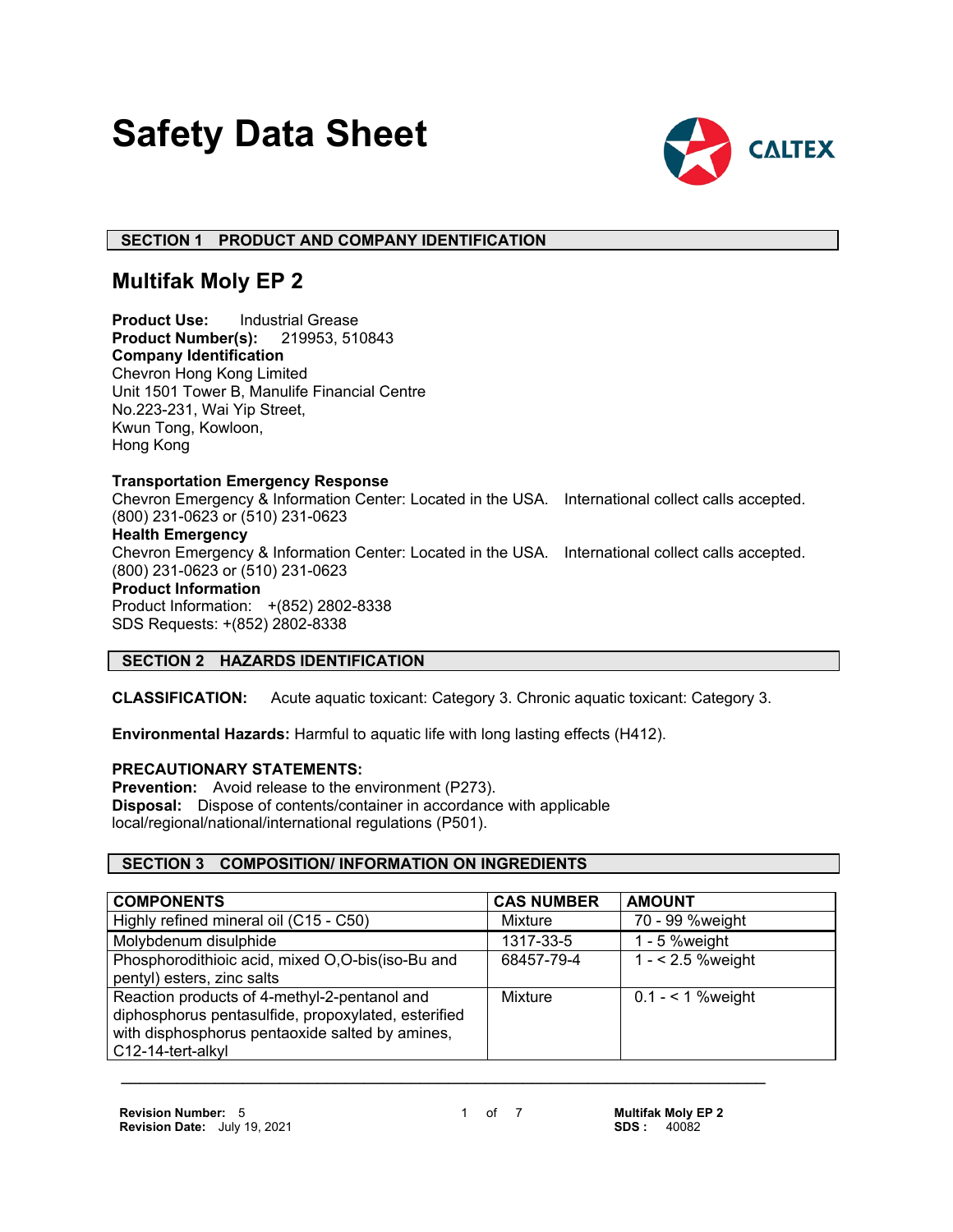| Succinic anhydride, alkylation products with C12-rich<br>branched olefins from propene oligomerisation,<br>hydrolyzed, esterification products with propylene<br>oxide | Proprietary  | 0.1 - $<$ 1 % weight |
|------------------------------------------------------------------------------------------------------------------------------------------------------------------------|--------------|----------------------|
| N-Oleyl-1,3-Propanediamine                                                                                                                                             | 7173-62-8    | $0.1 - 5.25$ %weight |
| C16-18-(even numbered, saturated and<br>unsaturated)-alkylamines                                                                                                       | 1213789-63-9 | $< 0.025$ %weight    |

# **SECTION 4 FIRST AID MEASURES**

**Eye:** No specific first aid measures are required. As a precaution, remove contact lenses, if worn, and flush eyes with water.

**Skin:** No specific first aid measures are required. As a precaution, remove clothing and shoes if contaminated. To remove the material from skin, use soap and water. Discard contaminated clothing and shoes or thoroughly clean before reuse.

**Ingestion:** No specific first aid measures are required. Do not induce vomiting. As a precaution, get medical advice.

**Inhalation:** No specific first aid measures are required. If exposed to excessive levels of material in the air, move the exposed person to fresh air. Get medical attention if coughing or respiratory discomfort occurs.

**Note to Physicians:** In an accident involving high-pressure equipment, this product may be injected under the skin. Such an accident may result in a small, sometimes bloodless, puncture wound. However, because of its driving force, material injected into a fingertip can be deposited into the palm of the hand. Within 24 hours, there is usually a great deal of swelling, discoloration, and intense throbbing pain. Immediate treatment at a surgical emergency center is recommended.

#### **IMMEDIATE HEALTH EFFECTS**

**Eye:** Not expected to cause prolonged or significant eye irritation.

**Skin:** High-Pressure Equipment Information: Accidental high-velocity injection under the skin of materials of this type may result in serious injury. Seek medical attention at once should an accident like this occur. The initial wound at the injection site may not appear to be serious at first; but, if left untreated, could result in disfigurement or amputation of the affected part.

 Contact with the skin is not expected to cause prolonged or significant irritation. Contact with the skin is not expected to cause an allergic skin response. Not expected to be harmful to internal organs if absorbed through the skin.

**Ingestion:** Not expected to be harmful if swallowed.

**Inhalation:** Not expected to be harmful if inhaled. Contains a petroleum-based mineral oil. May cause respiratory irritation or other pulmonary effects following prolonged or repeated inhalation of oil mist at airborne levels above the recommended mineral oil mist exposure limit. Symptoms of respiratory irritation may include coughing and difficulty breathing.

#### **SECTION 5 FIRE FIGHTING MEASURES**

**EXTINGUISHING MEDIA:** Use water fog, foam, dry chemical or carbon dioxide (CO2) to extinguish flames.

#### **PROTECTION OF FIRE FIGHTERS:**

**Fire Fighting Instructions:** This material will burn although it is not easily ignited. See Section 7 for proper handling and storage. For fires involving this material, do not enter any enclosed or confined fire space without proper protective equipment, including self-contained breathing apparatus. **Combustion Products:** Highly dependent on combustion conditions. A complex mixture of airborne solids, liquids, and gases including carbon monoxide, carbon dioxide, and unidentified organic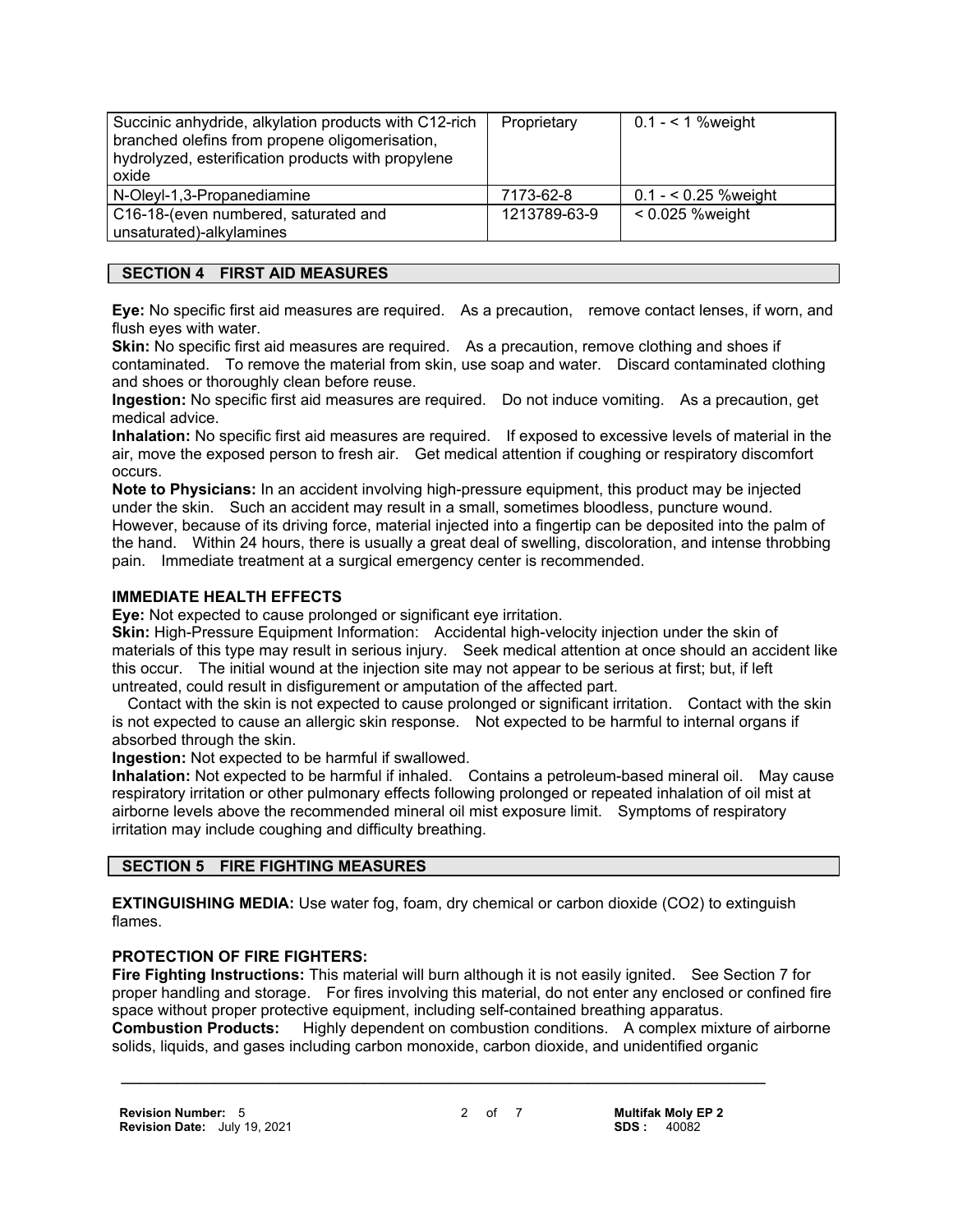compounds will be evolved when this material undergoes combustion. Combustion may form oxides of: Phosphorus, Sulfur, Zinc, Lithium, Molybdenum.

# **SECTION 6 ACCIDENTAL RELEASE MEASURES**

**Protective Measures:** Eliminate all sources of ignition in vicinity of spilled material.

**Spill Management:** Clean up spills immediately, observing precautions in Exposure Controls/Personal Protection section. Stop the source of the release if you can do it without risk. Contain release to prevent further contamination of soil, surface water or groundwater. Clean up spill as soon as possible, observing precautions in Exposure Controls/Personal Protection. Use appropriate techniques such as applying non-combustible absorbent materials or pumping. Where feasible and appropriate, remove contaminated soil. Place contaminated materials in disposable containers and dispose of in a manner consistent with applicable regulations.

**Reporting:** Report spills to local authorities as appropriate or required.

#### **SECTION 7 HANDLING AND STORAGE**

**General Handling Information:** Avoid contaminating soil or releasing this material into sewage and drainage systems and bodies of water.

**Precautionary Measures:** Keep out of the reach of children.

**Static Hazard:** Electrostatic charge may accumulate and create a hazardous condition when handling this material. To minimize this hazard, bonding and grounding may be necessary but may not, by themselves, be sufficient. Review all operations which have the potential of generating and accumulating an electrostatic charge and/or a flammable atmosphere (including tank and container filling, splash filling, tank cleaning, sampling, gauging, switch loading, filtering, mixing, agitation, and vacuum truck operations) and use appropriate mitigating procedures.

**Container Warnings:** Container is not designed to contain pressure. Do not use pressure to empty container or it may rupture with explosive force. Empty containers retain product residue (solid, liquid, and/or vapor) and can be dangerous. Do not pressurize, cut, weld, braze, solder, drill, grind, or expose such containers to heat, flame, sparks, static electricity, or other sources of ignition. They may explode and cause injury or death. Empty containers should be completely drained, properly closed, and promptly returned to a drum reconditioner or disposed of properly.

# **SECTION 8 EXPOSURE CONTROLS/PERSONAL PROTECTION**

#### **GENERAL CONSIDERATIONS:**

Consider the potential hazards of this material (see Section 2), applicable exposure limits, job activities, and other substances in the work place when designing engineering controls and selecting personal protective equipment. If engineering controls or work practices are not adequate to prevent exposure to harmful levels of this material, the personal protective equipment listed below is recommended. The user should read and understand all instructions and limitations supplied with the equipment since protection is usually provided for a limited time or under certain circumstances.

#### **ENGINEERING CONTROLS:**

Use in a well-ventilated area.

#### **PERSONAL PROTECTIVE EQUIPMENT**

**Eye/Face Protection:** No special eye protection is normally required. Where splashing is possible, wear safety glasses with side shields as a good safety practice.

**Skin Protection:** No special protective clothing is normally required. Where splashing is possible, select protective clothing depending on operations conducted, physical requirements and other substances in the workplace. Suggested materials for protective gloves include: Neoprene, Nitrile Rubber, Silver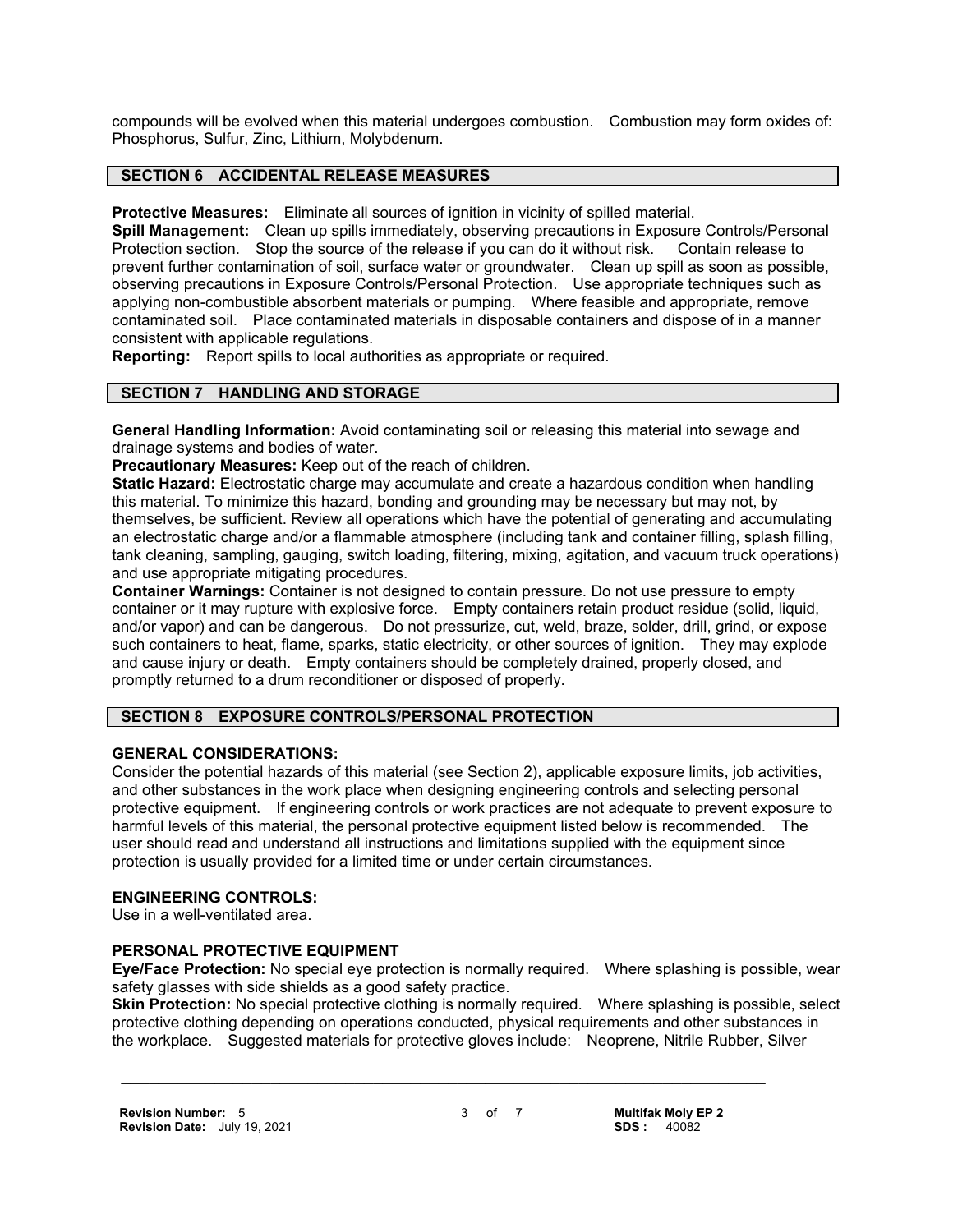#### Shield, Viton.

**Respiratory Protection:** No respiratory protection is normally required. If user operations generate an oil mist, determine if airborne concentrations are below the occupational exposure limit for mineral oil mist. If not, wear an approved respirator that provides adequate protection from the measured concentrations of this material. For air-purifying respirators use a particulate cartridge. Use a positive pressure air-supplying respirator in circumstances where air-purifying respirators may not provide adequate protection.

#### **Occupational Exposure Limits:**

| Component                                   | Country/<br><b>Agency</b> | Form                   | <b>TWA</b>        | <b>STEL</b>       | <b>Ceiling</b> | <b>Notation</b> |
|---------------------------------------------|---------------------------|------------------------|-------------------|-------------------|----------------|-----------------|
| Highly refined mineral oil<br>$(C15 - C50)$ | <b>ACGIH</b>              |                        | $5 \text{ mg/m}$  | $10 \text{ mg/m}$ | --             |                 |
| Highly refined mineral oil<br>$(C15 - C50)$ | Hong Kong                 |                        | $5 \text{ mg/m}$  | $10 \text{ mg/m}$ | --             |                 |
| Molybdenum disulphide                       | <b>ACGIH</b>              | Inhalable<br>fraction  | $10 \text{ mg/m}$ | $- -$             | --             | $- -$           |
| Molybdenum disulphide                       | <b>ACGIH</b>              | Respirable<br>fraction | $3$ mg/m $3$      | $- -$             |                |                 |

Consult local authorities for appropriate values.

# **SECTION 9 PHYSICAL AND CHEMICAL PROPERTIES**

#### **Attention: the data below are typical values and do not constitute a specification.**

**Color:** Black to grey **Physical State:** Semi-solid **Odor:** Petroleum odor **Odor Threshold:** No data available **pH:** Not Applicable **Vapor Pressure:** No data available **Vapor Density (Air = 1):** No data available **Initial Boiling Point:** No data available **Solubility:** Soluble in hydrocarbons; insoluble in water **Freezing Point:** No data available **Melting Point:** 177°C (350.6°F) (Minimum) **Density:** No data available **Viscosity:** No data available **Coefficient of Therm. Expansion / °F:** No data available **Evaporation Rate:** No data available **Decomposition temperature:** No data available **Octanol/Water Partition Coefficient:** No data available

# **FLAMMABLE PROPERTIES:**

**Flammability (solid, gas):** No Data Available

**Flashpoint:** 200 °C (392 °F) (Estimated) **Autoignition:** No data available **Flammability (Explosive) Limits (% by volume in air):** Lower: Not Applicable Upper: Not Applicable

 **\_\_\_\_\_\_\_\_\_\_\_\_\_\_\_\_\_\_\_\_\_\_\_\_\_\_\_\_\_\_\_\_\_\_\_\_\_\_\_\_\_\_\_\_\_\_\_\_\_\_\_\_\_\_\_\_\_\_\_\_\_\_\_\_\_\_\_\_\_**

# **SECTION 10 STABILITY AND REACTIVITY**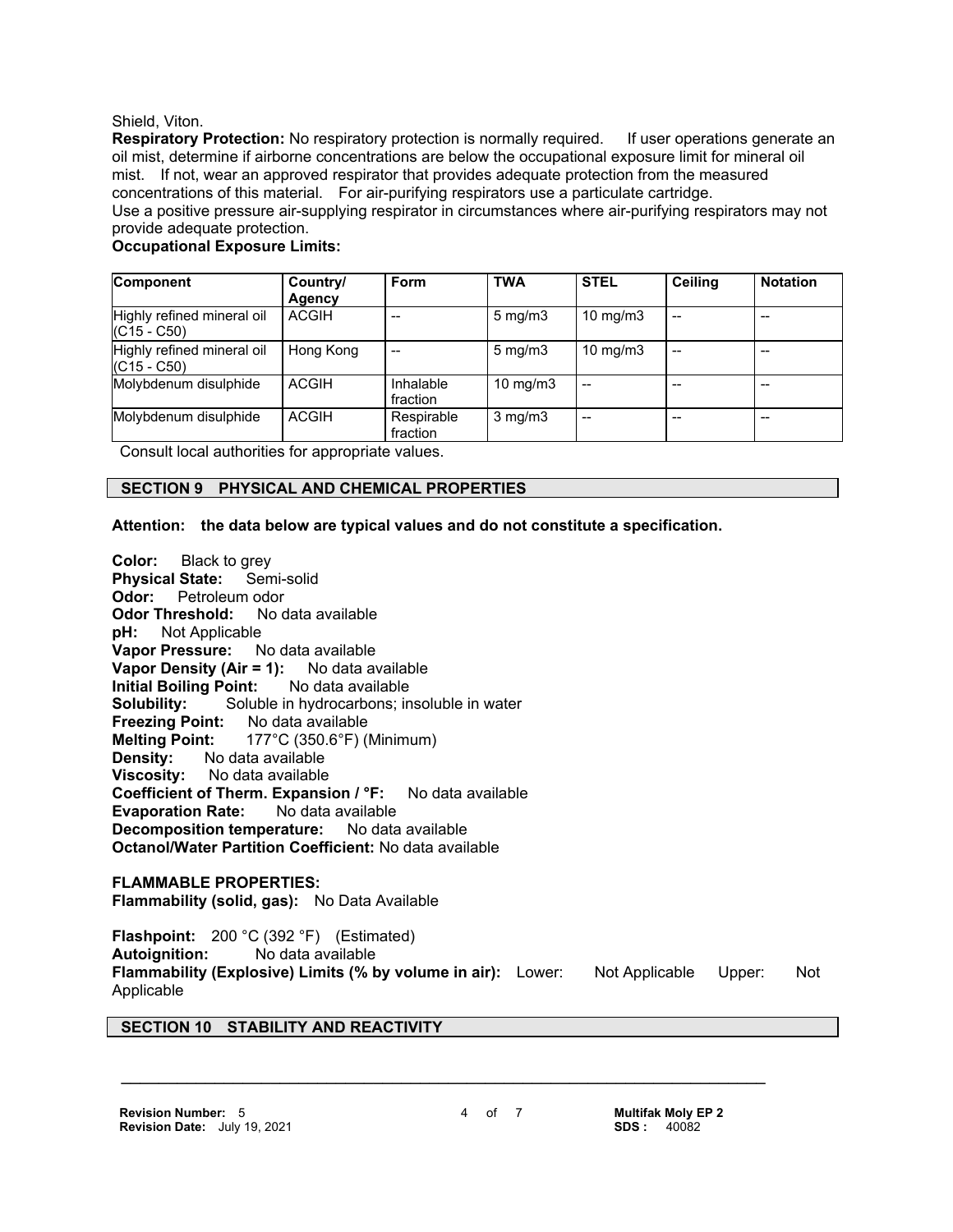**Reactivity:** May react with strong acids or strong oxidizing agents, such as chlorates, nitrates, peroxides, etc.

**Chemical Stability:** This material is considered stable under normal ambient and anticipated storage and handling conditions of temperature and pressure.

**Incompatibility With Other Materials: Not applicable** 

**Hazardous Decomposition Products:** Alkyl Mercaptans (Elevated temperatures), Hydrogen Sulfide (Elevated temperatures)

**Hazardous Polymerization:** Hazardous polymerization will not occur.

# **SECTION 11 TOXICOLOGICAL INFORMATION**

**Information on toxicological effects**

**Serious Eye Damage/Irritation:** The eye irritation hazard is based on evaluation of data for similar materials.

**Skin Corrosion/Irritation:** The skin irritation hazard is based on evaluation of data for similar materials.

**Skin Sensitization:** The skin sensitization hazard is based on evaluation of data for similar materials.

**Acute Dermal Toxicity:** The acute dermal toxicity hazard is based on evaluation of data for similar materials.

**Acute Oral Toxicity:** The acute oral toxicity hazard is based on evaluation of data for similar materials.

**Acute Inhalation Toxicity:** The acute inhalation toxicity hazard is based on evaluation of data for similar materials.

**Acute Toxicity Estimate:** Not Determined

**Germ Cell Mutagenicity:** The hazard evaluation is based on data for components or a similar material.

**Carcinogenicity:** The hazard evaluation is based on data for components or a similar material.

**Reproductive Toxicity:** The hazard evaluation is based on data for components or a similar material.

**Specific Target Organ Toxicity - Single Exposure:** The hazard evaluation is based on data for components or a similar material.

**Specific Target Organ Toxicity - Repeated Exposure:** The hazard evaluation is based on data for components or a similar material.

#### **ADDITIONAL TOXICOLOGY INFORMATION:**

This product contains petroleum base oils which may be refined by various processes including severe solvent extraction, severe hydrocracking, or severe hydrotreating. None of the oils requires a cancer warning under the OSHA Hazard Communication Standard (29 CFR 1910.1200). These oils have not been listed in the National Toxicology Program (NTP) Annual Report nor have they been classified by the International Agency for Research on Cancer (IARC) as; carcinogenic to humans (Group 1), probably carcinogenic to humans (Group 2A), or possibly carcinogenic to humans (Group 2B).

 These oils have not been classified by the American Conference of Governmental Industrial Hygienists (ACGIH) as: confirmed human carcinogen (A1), suspected human carcinogen (A2), or confirmed animal carcinogen with unknown relevance to humans (A3).

# **SECTION 12 ECOLOGICAL INFORMATION**

# **ECOTOXICITY**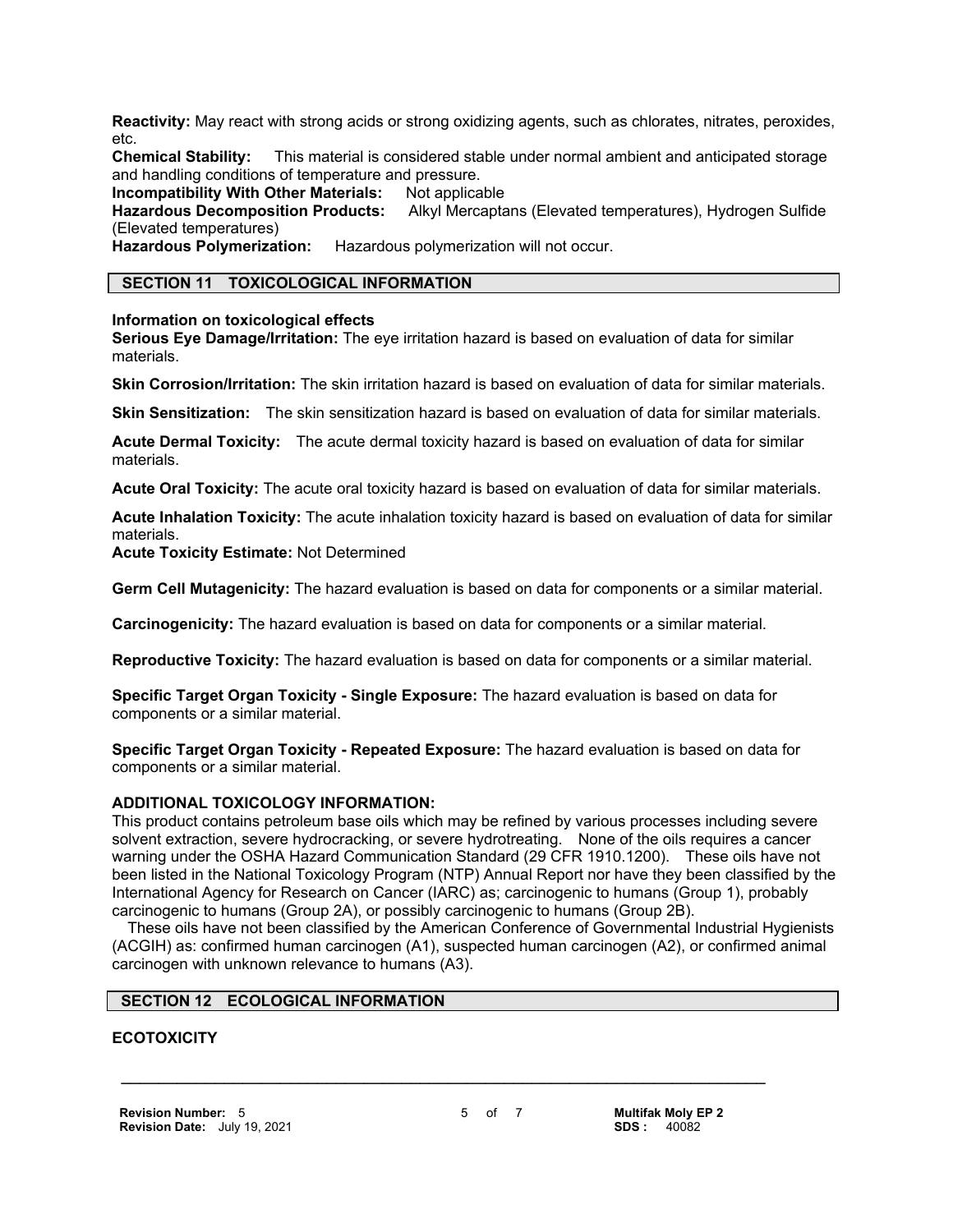This material is expected to be harmful to aquatic organisms and may cause long-term adverse effects in the aquatic environment.

The product has not been tested. The statement has been derived from products of a similar structure and composition.

# **MOBILITY**

No data available.

#### **PERSISTENCE AND DEGRADABILITY**

This material is not expected to be readily biodegradable. The product has not been tested. The statement has been derived from the properties of the individual components.

#### **POTENTIAL TO BIOACCUMULATE**

Bioconcentration Factor: No data available. Octanol/Water Partition Coefficient: No data available

#### **SECTION 13 DISPOSAL CONSIDERATIONS**

Use material for its intended purpose or recycle if possible. Oil collection services are available for used oil recycling or disposal. Place contaminated materials in containers and dispose of in a manner consistent with applicable regulations. Contact your sales representative or local environmental or health authorities for approved disposal or recycling methods.

#### **SECTION 14 TRANSPORT INFORMATION**

The description shown may not apply to all shipping situations. Consult 49CFR, or appropriate Dangerous Goods Regulations, for additional description requirements (e.g., technical name) and modespecific or quantity-specific shipping requirements.

**UN Shipping Description:** NOT REGULATED AS DANGEROUS GOODS FOR TRANSPORT UNDER THE UNITED NATIONS MODEL REGULATIONS/RECOMMENDATIONS

**IMO/IMDG Shipping Description:** NOT REGULATED AS DANGEROUS GOODS FOR TRANSPORT UNDER THE IMDG CODE

**ICAO/IATA Shipping Description:** NOT REGULATED AS DANGEROUS GOODS FOR TRANSPORT UNDER ICAO

# **SECTION 15 REGULATORY INFORMATION**

REGULATORY LISTS SEARCHED: 01-1=IARC Group 1 01-2A=IARC Group 2A 01-2B=IARC Group 2B

No components of this material were found on the regulatory lists above.

#### **CHEMICAL INVENTORIES:**

All components comply with the following chemical inventory requirements: AIIC (Australia), DSL (Canada), ENCS (Japan), IECSC (China), KECI (Korea), NZIoC (New Zealand), PICCS (Philippines), TCSI (Taiwan), TSCA (United States).